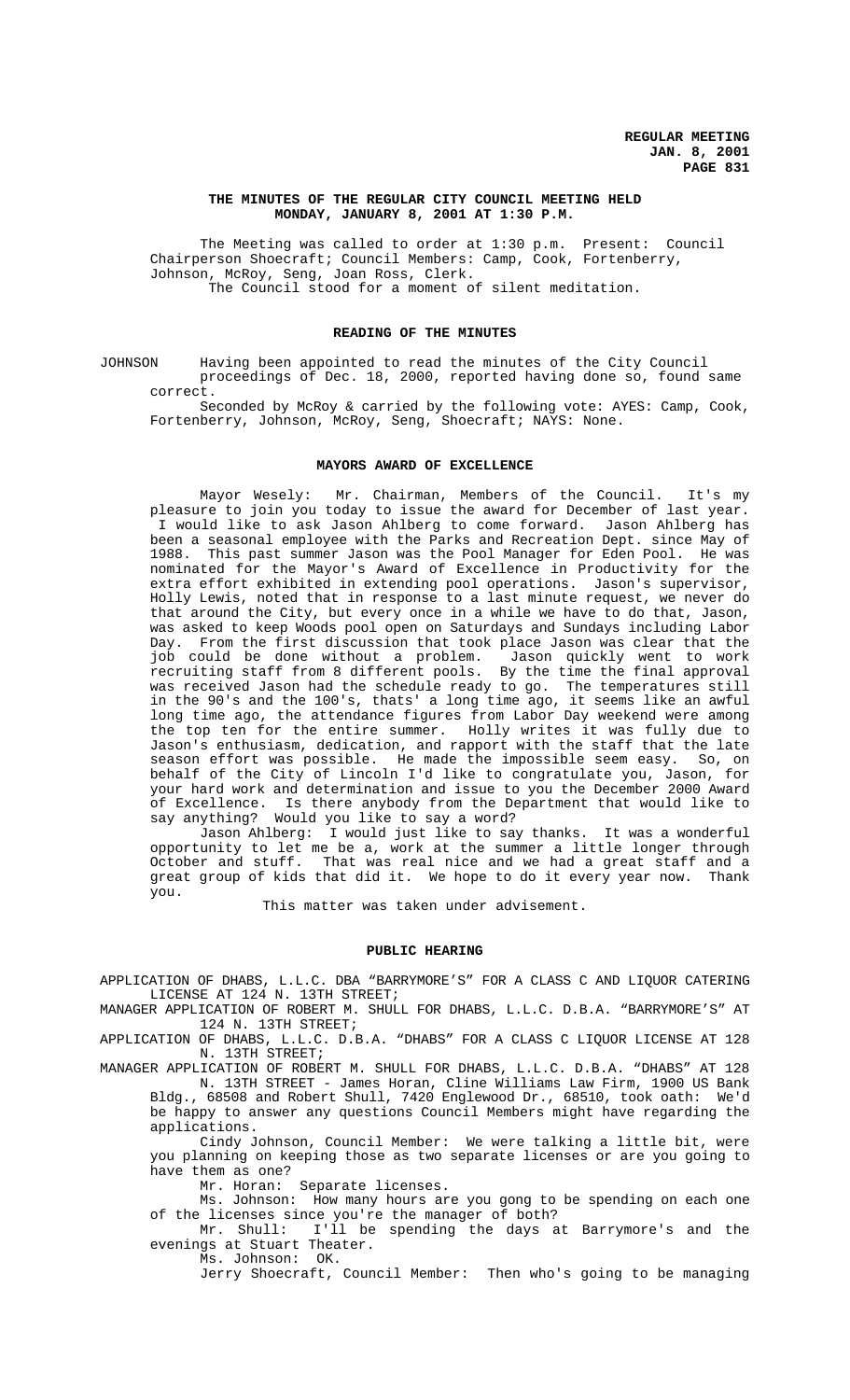during the night at Barrymore's? Mr. Shull: Chad Meister and Aaron Clausmeier (sp?). Ms. Johnson: Now, have you signed up for the Management Training course? Mr. Shull: Yes Ma'am. It's coming up the 11th I believe. Ms. Johnson: If you're going to be balancing those two it might be good to have one of your other peoples go so they're right on top ... Mr. Shull: They are, yup. Ms. Johnson: Great. This matter was taken under advisement. APPLICATION OF EATING ESTABLISHMENTS HOLDING COMPANY INC., D.B.A. "FLATWATER GRILL" FOR A CLASS I AND LIQUOR CATERING LICENSE AT 201 N. 7TH STREET; MANAGER APPLICATION OF MARK KURTH FOR EATING ESTABLISHMENTS HOLDING COMPANY INC. D.B.A. "FLATWATER GRILL" AT 201 N. 7TH STREET - Mark Kurth, 716 S. 29th St., 68510, took oath and came forward to answer any questions. This matter was taken under advisement. APPLICATION OF BOSNIAN KITCHEN, INC. D.B.A. "BOSNIAN KITCHEN" FOR A CLASS I LIQUOR LICENSE AT 1819 O STREET; MANAGER APPLICATION OF IRFAN OSMANOVIC FOR BOSNIAN KITCHEN, INC. D.B.A. "BOSNIAN KITCHEN" AT 1819 O STREET - Irfan Osmanovic, 1819 O Street, 68508, took oath and came forward to answer any questions. This matter was taken under advisement.

MANAGER APPLICATION OF CHARLES E. LECORGNE FOR FAMOUS DAVE'S RIBS-U, INC. D.B.A. "FAMOUS DAVE'S" AT 2750 PINE LAKE ROAD - Charles E. LeCorgne, Jr., 1717 D St., 68502, took oath came forward to answer any questions. This matter was taken under advisement.

DISESTABLISHING THE DOWNTOWN CORE MANAGEMENT & ENHANCEMENT DIST. WITHIN AN AREA IN DOWNTOWN LINCOLN BETWEEN 10TH ST. & CENTENNIAL MALL, & BETWEEN Q & M STS.;

DISESTABLISHING THE DOWNTOWN PERIMETER MANAGEMENT & ENHANCEMENT DIST. WITHIN AN AREA IN DOWNTOWN LINCOLN BETWEEN 7TH ST. & 17TH ST. , & R & H STS. - Joel Pedersen, Asst. City Attorney: These are fairly straight forward. If there's any questions I just wanted to reassure you the existing management BID are still in place. These are the old ones and they are simply being superceded. SO if there are any questions?

This matter was taken under advisement.

# **MISCELLANEOUS BUSINESS**

Danny Walker, 427 E St.: Made remarks about his concerns of the Infrastructure Financing Study Committee and the Duncan Report. Comments are on file.

Mr. Cook: He asked Mr. Walker if he submitted his concerns about the Duncan Report in writing?

Mr. Walker: He answered no. If he's refused all the way through the line he'll carry this problem further. He will notify someone other than the City of Lincoln of his concerns.

This matter was taken under advisement.

Terrence L. Kubicek, 1800 S. 53rd Street: He appeared on behalf of himself, as President of Homestead Reliance Inc. and the spokesperson for the One Community Alliance. He proposed that the Antelope Valley Project be put before the electorates of the City of Lincoln. His draft resolutions are on file.

Dana Roper, City Attorney: He stated that an Initiative might work, but not a Referendum under the circumstances as found today.

This matter was taken under advisement.

Mike Morosin, Past President Malone Neighborhood Assoc., 2055 S St.: He presented his thoughts on the problems of our education system. Comments are on file.

This matter was taken under advisement.

#### **PETITIONS & COMMUNICATIONS**

REQUEST FOR THE CREATION OF AN ALLEY PAVING DISTRICT IN COLLEGE HILL SUBDIVISION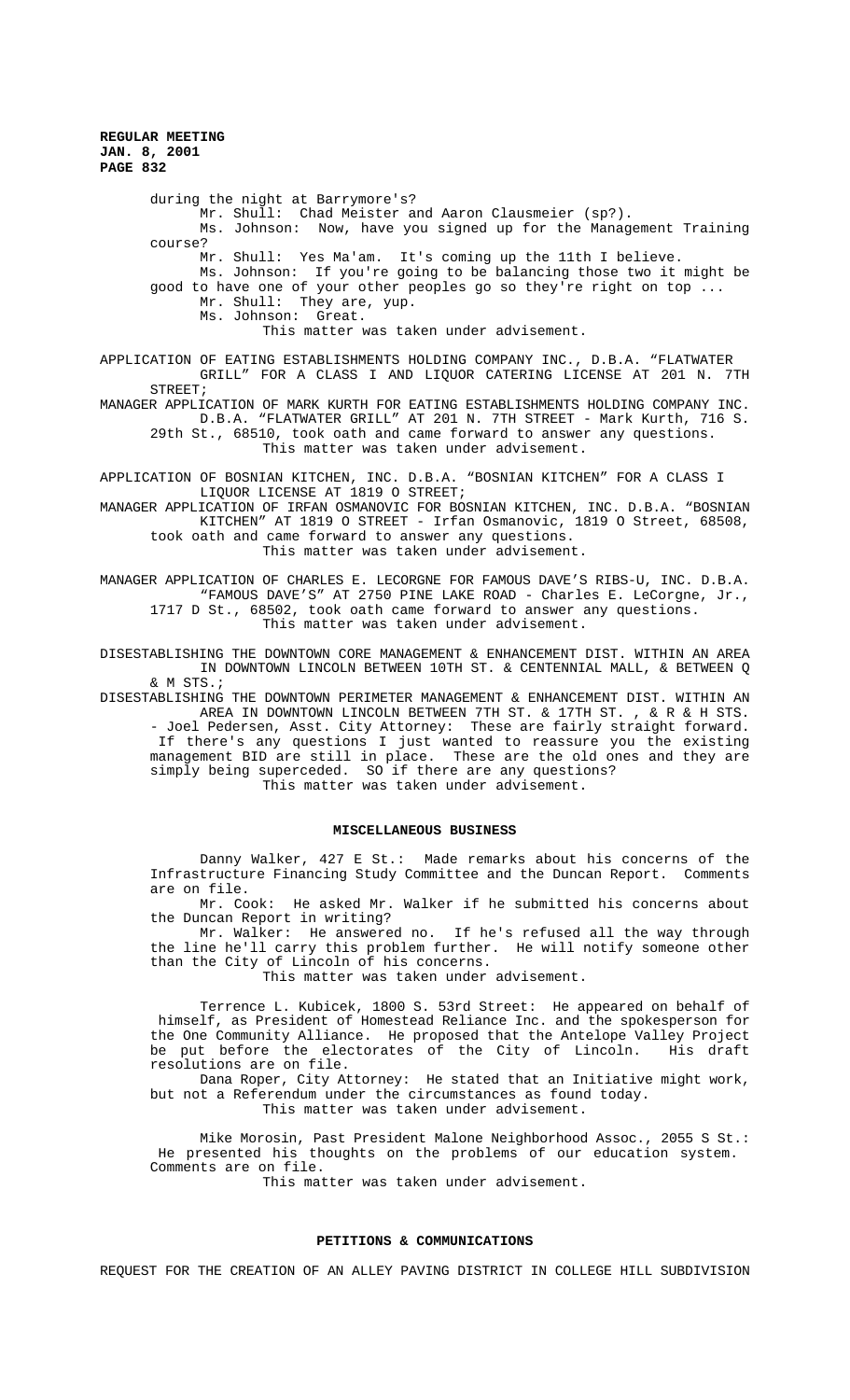LOTS 1 THROUGH12 BY SOUTH STREET TEMPLE - CLERK presented said petition which was referred to the Public Works Dept.

WITHDRAWAL OF APP. FOR CHANGE OF ZONE 3122 FOR P.U.D. AND PRELIMINARY PLAT #98011 FOR ANTELOPE COMMONS PROJECT BY ESSEX CORP./NEBRASKA NURSERIES INC. - CLERK presented said report which was placed on file in the Office of the City Clerk.

# **THE FOLLOWING WERE REFERRED TO THE PLANNING DEPT.:**

- Change of Zone 3296 App. of Marc Wullschleger, Director of Urban Development, for a change from R-6 to B-3 at North  $27^{\text{th}}$  and S Street to West side of T Street.
- Special Permit No. 1892 App. of Qwest Wireless L.L.C. to build a wireless communications facility at 600 Fletcher Avenue.
- Special Permit No. 1893 App. of Cornhusker Council Boy Scouts of America to allow "Club" use in AG District at  $120^{th}$  & A Street.
- Use Permit No. 43A App. of Stockwell Properties to develop offices & drive through bank at  $13<sup>th</sup>$  & Stockwell.
- Change of Zone No. 3300 App. of Larry E. & Linda L. Lewis for a change from AG to H-3 at N.W.  $84<sup>th</sup>$  St. & West O St.
- Use Permit No. 113A App. of Lighthouse Properties LLC to amend Use Permit No. 13, Reso. No. A-79098 to permit the installation & use of an onpremises ground sign outside 30' of the pad site building at N. 27 $^{\rm th}$  St. & Folkways Blvd.
- Use Permit No. 136 App. of Jerry & Janet Joyce, LED., to construct a new three story office building, 51,000 sq. ft. at  $80^{\text{th}}$  & O St.
- Spec. Permit No. 1881 App. o f Hoegemeyer Palmer Construction to develop 12 town home lots & one single family lot at N. 84<sup>th</sup> St. & Peregrine Ct.
- Spec. Permit No. 1891 App. of Qwest Wireless LLC to build a wireless communications facility at 1601 South 17<sup>th</sup> St.
- Spec. Permit No. 1896 App. of Heartland Insurance Pool, Inc. to operate a salvage yard as per section 27.63.510 of the LMC at North  $1^{st}$  & Charleston St.
- Spec. Permit No. 1897 App. of Qwest Wireless LLC to build a wireless communications facility at 5220 R St.
- FORMAL PAVING PETITION FOR ALLEY PAVING DIST. NO. 359 IN COLLEGE VIEW ADDITION, LOT 3 & 4, BLOCK 32 SIGNED BY RICHARD M. NOEL AND LINDA ROBINSON RUTZ - CLERK presented said petition which was referred to the Law Dept.

## **REPORTS TO CITY OFFICERS**

CLERK'S LETTER & MAYOR'S APPROVAL OF ORDINANCES & RESOLUTIONS PASSED ON DEC. 11 & 18, 2000 - CLERK presented said report which was placed on file in the Office of the CLERK.

INVESTMENT OF FUNDS - CLERK read the following resolution, introduced by Annette McRoy, who moved its adoption:

A-80638 BE IT HEREBY RESOLVED BY THE CITY COUNCIL of the City of Lincoln, Nebraska:

That the attached list of investments be confirmed & approved, & the City Treasurer is hereby directed to hold said investments until maturity unless otherwise directed by the City Council. (Investments beginning 12/15/00)

Introduced by Annette McRoy

Seconded by Johnson & carried by the following vote: AYES: Camp, Cook, Fortenberry, Johnson, McRoy, Seng, Shoecraft; NAYS: None.

# INVESTMENT OF FUNDS - CLERK read the following resolution, introduced by Annette McRoy, who moved its adoption:

A-80639 BE IT HEREBY RESOLVED BY THE CITY COUNCIL of the City of Lincoln, Nebraska: That the attached list of investments be confirmed  $\&$  approved,  $\&$  the

City Treasurer is hereby directed to hold said investments until maturity unless otherwise directed by the City Council. (Investments beginning 12/22/00)

Introduced by Annette McRoy

Seconded by Johnson & carried by the following vote: AYES: Camp,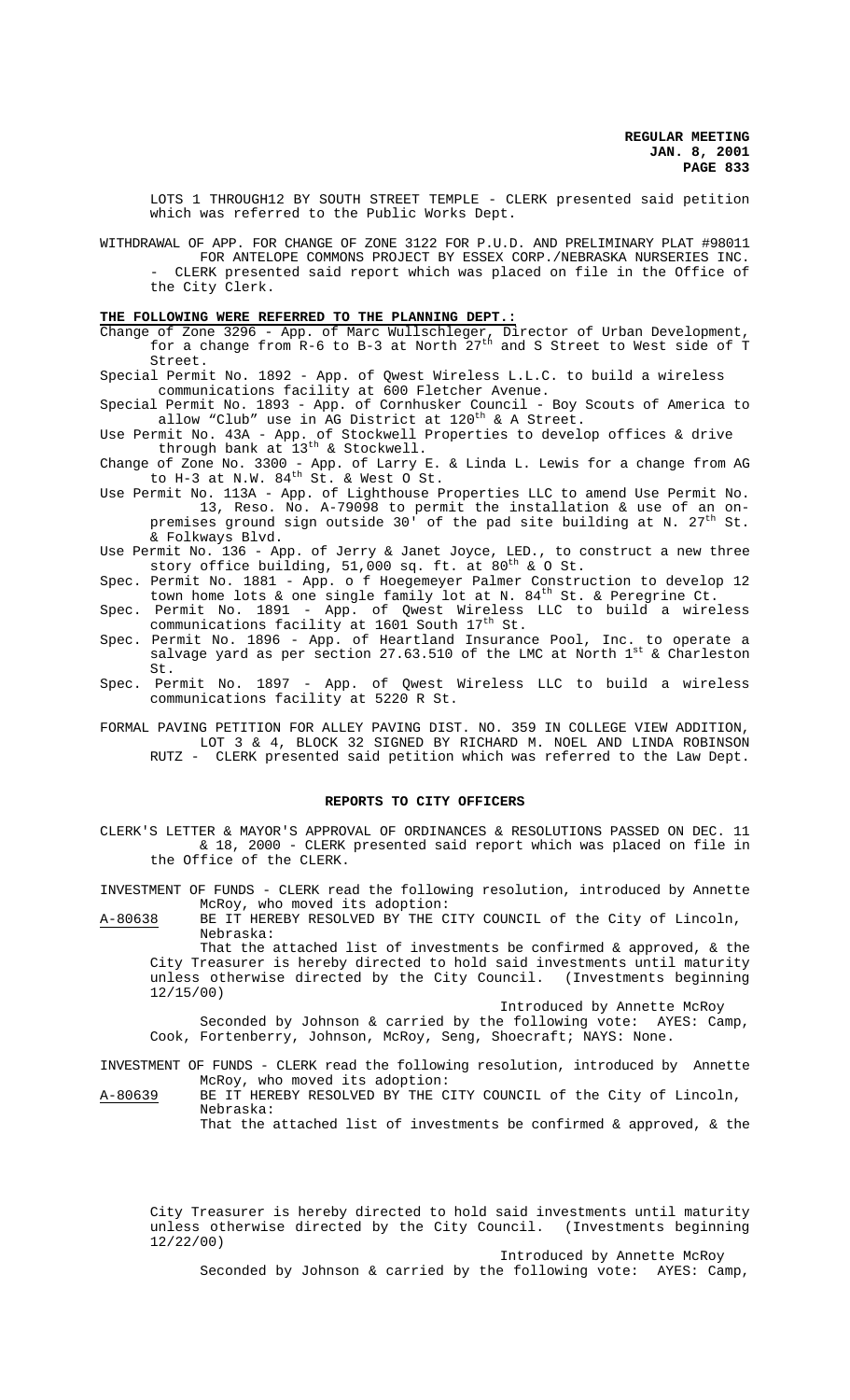Cook, Fortenberry, Johnson, McRoy, Seng, Shoecraft; NAYS: None.

APPROVING THE DISTRIBUTION OF FUNDS REPRESENTING INTEREST EARNINGS ON SHORT-TERM INVESTMENTS OF IDLE FUNDS FOR THE MONTH ENDED NOV. 30, 2000 - CLERK read the following resolution, introduced by Annette McRoy, who moved its adoption:

A-80640 BE IT RESOLVED by the City Council of the City of Lincoln, Nebraska: That during the month ended November 30, 2000, \$351,681.99 was earned from short-term investments of "IDLE FUNDS". The same is hereby distributed to the various funds on a pro-rata basis using the balance of each fund and allocating a portion of the interest on the ratio that such balance bears to the total of all fund balances.

Introduced by Annette McRoy Seconded by Seng & carried by the following vote: AYES: Camp, Cook, Fortenberry, Johnson, McRoy, Seng, Shoecraft; NAYS: None.

- REPORTS FROM CITY TREASURER OF TELECOMM. OCC. TAX DUE AS FOLLOWS: **Nov., 2000:**  Airtime SMR, Intellicall, Coast Int'l., IBM Global, USA Paging, Aliant Cellular, Association Adm., Long Distance of Michigan, I-Link, Big Planet, GlobalCom, Single Billing Services d.b.a. Asian American, Sprint, Aliant d.b.a. Alltel, McLeodUSA, Tri-M, Lightyear, Zone Telecom, AT&T, ATT Wireless PCS, Excel, Telco, Nebraska Tech., NOS Comm., GST NET, Equality, Sprint Spectrum, Lincoln Celtelco, NOSVA, Glyphics, RSL COM USA, GTC Telecom., COMDATA, Nextlink, Incomnet, D&D Comm., LDM Systems, Network Billing, Affinity, Working Assets, LCI Int'l., Int'l Exchange, Phoenix Network, Utilicorp, NPCR, Nextel West, TracFone Wireless, Touch America, Viatel, Cincinnati Bell, Trans Nat'l, Primus, Qwest, Teligent, Atlas, Broadwing Telecomm. - DEPUTY CLERK presented said report which was placed on file in the Office of the City Clerk.
- REPORT FROM CITY TREASURER FOR CASH ON HAND AT THE CLOSE OF BUSINESS NOV. 30, 2000 - CLERK presented said report which was placed on file in the Office of the City Clerk.
- REPORT OF LINCOLN WATER & WASTEWATER SYSTEMS FOR FISCAL YEAR 1999-2000 CLERK presented said report which was placed on file in the Office of the City Clerk.
- REPORT OF LINCOLN WATER & WASTEWATER SYSTEM RECAPITULATION OF DAILY CASH RECEIPTS FOR DEC., 2000 - DEPUTY CLERK presented said report which was placed on file in the Office of the City Clerk.

## **OTHER RESOLUTIONS**

APPLICATION OF DHABS, L.L.C. DBA "BARRYMORE'S" FOR A CLASS C AND LIQUOR CATERING LICENSE AT 124 N. 13TH STREET - CLERK read the following resolution, introduced by Cindy Johnson, who moved its adoption for approval:<br>A-80623 BE IT RESOLVED by the City Council of the City of Lincoln, Neb

BE IT RESOLVED by the City Council of the City of Lincoln, Nebraska: That after hearing duly had as required by law, consideration of the facts of this application, the Nebraska Liquor Control Act, and the pertinent City ordinances, the City Council recommends that the application of DHABS, L.L.C. dba "Barrymore's" for a Class "C" and liquor catering license at 124 N. 13th Street, Lincoln, Nebraska, for the license period ending October 31, 2001, be approved with the condition that the premise complies in every respect with all city and state regulations. The City Clerk is directed to transmit a copy of this resolution to the Nebraska Liquor Control Commission.

Introduced by Cindy Johnson

Seconded by Seng & carried by the following vote: AYES: Camp, Cook, Fortenberry, Johnson, McRoy, Seng, Shoecraft; NAYS: None.

MANAGER APPLICATION OF ROBERT M. SHULL FOR DHABS, L.L.C. D.B.A. "BARRYMORE'S" AT 124 N. 13TH STREET - DEPUTY CLERK read the following resolution, introduced by Cindy Johnson, who moved its adoption for approval:

A-80624 WHEREAS, DHABS, L.L.C. dba "Barrymore's" located at 124 N. 13th

Street, Lincoln, Nebraska has been approved for a Retail Class "C" and liquor catering license, and now requests that Robert M. Shull be named manager;

WHEREAS, Robert M. Shull appears to be a fit and proper person to manage said business.

NOW, THEREFORE, BE IT RESOLVED by the City Council of the City of Lincoln, Nebraska:

That after hearing duly had as required by law, consideration of the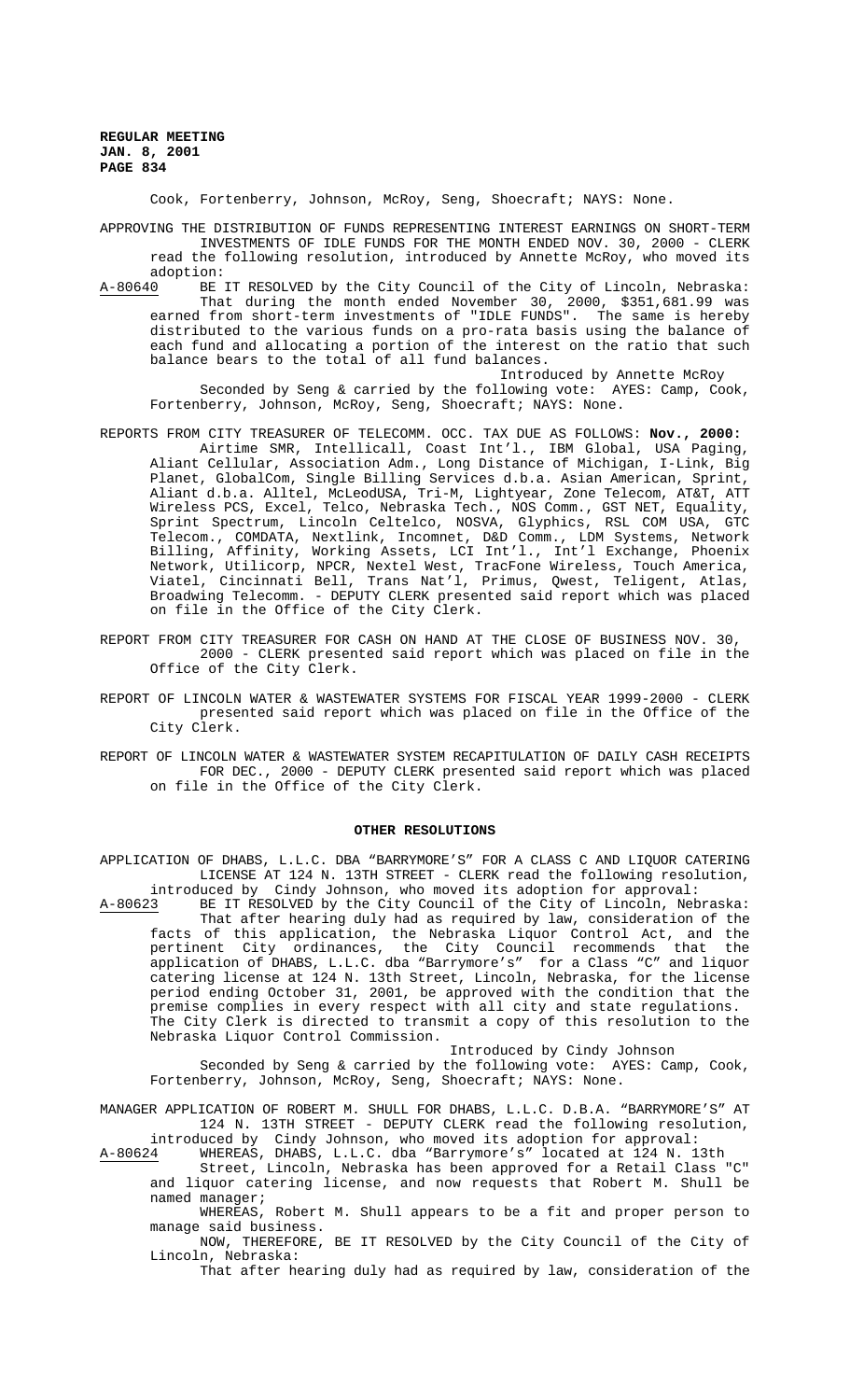facts of this application, the Nebraska Liquor Control Act, and the pertinent City ordinances, the City Council recommends that Robert M. Shull be approved as manager of this business for said licensee. The City Clerk is directed to transmit a copy of this resolution to the Nebraska Liquor Control Commission.

Introduced by Cindy Johnson

Seconded by Seng & carried by the following vote: AYES: Camp, Cook, Fortenberry, Johnson, McRoy, Seng, Shoecraft; NAYS: None.

APPLICATION OF DHABS, L.L.C. D.B.A. "DHABS" FOR A CLASS C LIQUOR LICENSE AT 128 N. 13TH STREET - CLERK read the following resolution, introduced by

Cindy Johnson, who moved its adoption for approval:<br>A-80625 BE IT RESOLVED by the City Council of the City of BE IT RESOLVED by the City Council of the City of Lincoln, Nebraska: That after hearing duly had as required by law, consideration of the facts of this application, the Nebraska Liquor Control Act, and the pertinent City ordinances, the City Council recommends that the application of DHABS, L.L.C. dba "DHABS" for a Class "C" liquor license at 128 N. 13th Street, Lincoln, Nebraska, for the license period ending October 31, 2001, be approved with the condition that the premise complies in every respect with all city and state regulations. The City Clerk is directed to transmit a copy of this resolution to the Nebraska Liquor Control Commission.

Introduced by Cindy Johnson Seconded by Seng & carried by the following vote: AYES: Camp, Cook, Fortenberry, Johnson, McRoy, Seng, Shoecraft; NAYS: None.

MANAGER APPLICATION OF ROBERT M. SHULL FOR DHABS, L.L.C. D.B.A. "DHABS" AT 128 N. 13TH STREET - CLERK read the following resolution, introduced by

Cindy Johnson, who moved its adoption for approval:<br>A-80626 WHEREAS, DHABS, L.L.C. dba "DHABS" located at A-80626 WHEREAS, DHABS, L.L.C. dba "DHABS" located at 128 N. 13th Street, Lincoln, Nebraska has been approved for a Retail Class "C" liquor

license, and now requests that Robert M. Shull be named manager; WHEREAS, Robert M. Shull appears to be a fit and proper person to

manage said business.

NOW, THEREFORE, BE IT RESOLVED by the City Council of the City of Lincoln, Nebraska:

That after hearing duly had as required by law, consideration of the facts of this application, the Nebraska Liquor Control Act, and the pertinent City ordinances, the City Council recommends that Robert M. Shull be approved as manager of this business for said licensee. The City Clerk is directed to transmit a copy of this resolution to the Nebraska Liquor Control Commission.

Introduced by Cindy Johnson Seconded by Seng & carried by the following vote: AYES: Camp, Cook, Fortenberry, Johnson, McRoy, Seng, Shoecraft; NAYS: None.

APPLICATION OF EATING ESTABLISHMENTS HOLDING COMPANY INC., D.B.A. "FLATWATER"<br>GRILL" FOR A CLASS I AND LJOUOR CATERING LICENSE AT 201 N. 7TH GRILL" FOR A CLASS I AND LIQUOR CATERING LICENSE AT 201 N. 7TH STREET - CLERK read the following resolution, introduced by Cindy

Johnson, who moved its adoption for approval:<br>A-80627 BE IT RESOLVED by the City Council of the BE IT RESOLVED by the City Council of the City of Lincoln, Nebraska: That after hearing duly had as required by law, consideration of the facts of this application, the Nebraska Liquor Control Act, and the pertinent City ordinances, the City Council recommends that the application of The Eating Establishments Holding Company, Inc. for a Class I and liquor catering license at 201 N. 7th Street, Lincoln, Nebraska, for the license period ending April 30, 2001, be approved with the condition that the premise complies in every respect with all city and state regulations. The City Clerk is directed to transmit a copy of this resolution to the Nebraska Liquor Control Commission.

Introduced by Cindy Johnson

Seconded by Seng & carried by the following vote: AYES: Camp, Cook, Fortenberry, Johnson, McRoy, Seng, Shoecraft; NAYS: None.

MANAGER APPLICATION OF MARK KURTH FOR EATING ESTABLISHMENTS HOLDING COMPANY INC. D.B.A. "FLATWATER GRILL" AT 201 N. 7TH STREET - CLERK read the following resolution, introduced by Cindy Johnson, who moved its adoption for approval:

A-80628 WHEREAS, The Eating Establishments Holding Company, Inc. dba

"Flatwater Grill" located at 201 N. 7th Street, Lincoln, Nebraska has been approved for a Retail Class "I" and liquor catering license, and now requests that Mark Kurth be named manager;

WHEREAS, Mark Kurth appears to be a fit and proper person to manage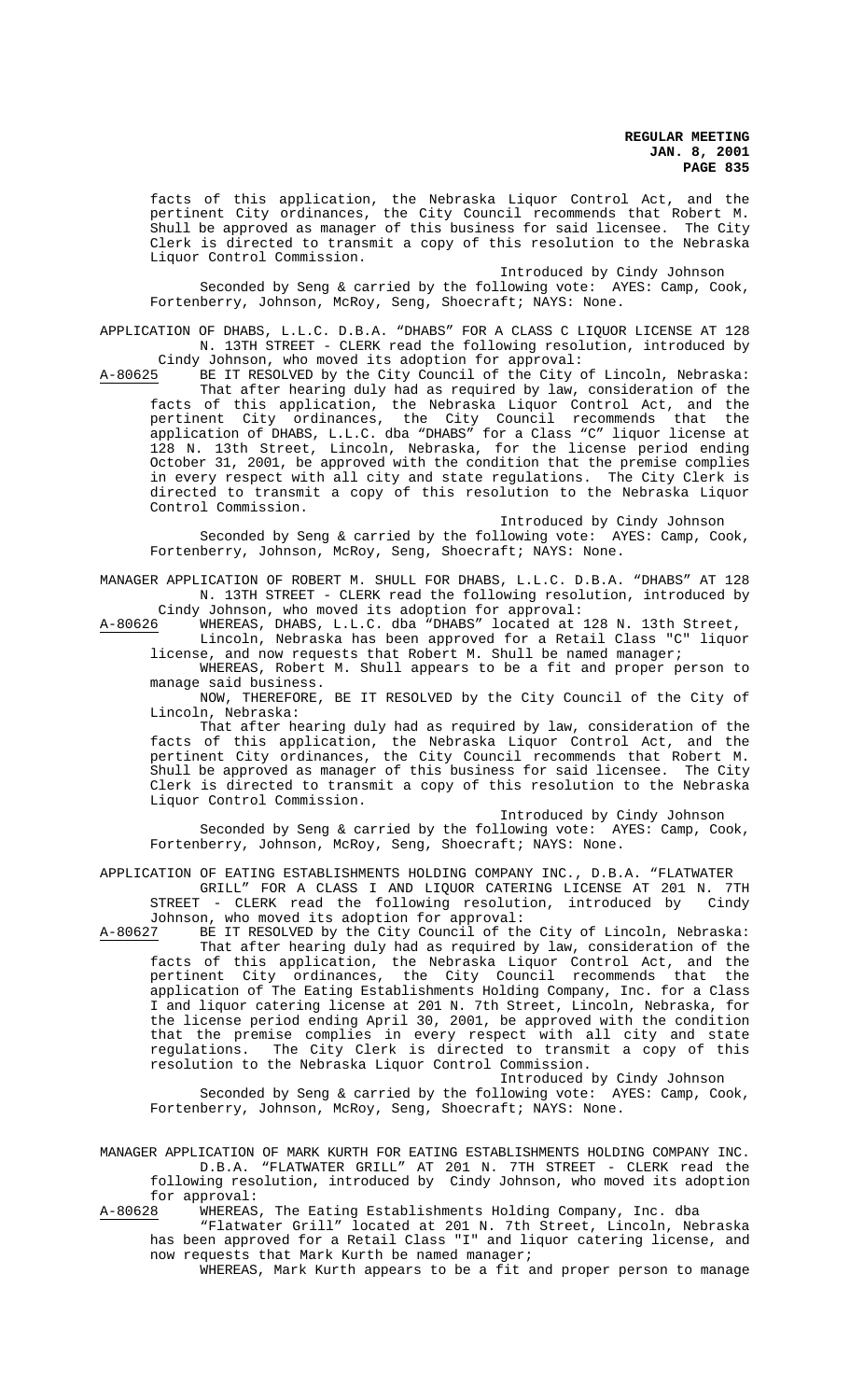said business.

NOW, THEREFORE, BE IT RESOLVED by the City Council of the City of Lincoln, Nebraska:

That after hearing duly had as required by law, consideration of the facts of this application, the Nebraska Liquor Control Act, and the pertinent City ordinances, the City Council recommends that Mark Kurth be approved as manager of this business for said licensee. The City Clerk is directed to transmit a copy of this resolution to the Nebraska Liquor Control Commission.

## Introduced by Cindy Johnson

Seconded by Seng & carried by the following vote: AYES: Camp, Cook, Fortenberry, Johnson, McRoy, Seng, Shoecraft; NAYS: None.

# APPLICATION OF BOSNIAN KITCHEN, INC. D.B.A. "BOSNIAN KITCHEN" FOR A CLASS I

LIQUOR LICENSE AT 1819 O STREET - CLERK read the following resolution, introduced by Cindy Johnson, who moved its adoption for approval:<br>A-80629 That

A-80629 That after hearing duly had as required by law, consideration of the facts of this application, the Nebraska Liquor Control Act, and the pertinent City ordinances, the City Council recommends that the application of Bosnian Kitchen, Inc. dba "Bosnian Kitchen" for a Class "I" liquor license at 1819 O Street, Lincoln, Nebraska, for the license period ending April 30, 2001, be approved with the condition that the premise complies in every respect with all city and state regulations. The City Clerk is directed to transmit a copy of this resolution to the Nebraska Liquor Control Commission.

Introduced by Cindy Johnson

Seconded by Seng & carried by the following vote: AYES: Camp, Cook, Fortenberry, Johnson, McRoy, Seng, Shoecraft; NAYS: None.

MANAGER APPLICATION OF IRFAN OSMANOVIC FOR BOSNIAN KITCHEN, INC. D.B.A. "BOSNIAN KITCHEN" AT 1819 O STREET - CLERK read the following resolution, introduced by Cindy Johnson, who moved its adoption for approval:

A-80630 WHEREAS, Bosnian Kitchen, Inc. dba "Bosnian Kitchen" located at 1819 O Street, Lincoln, Nebraska has been approved for a Retail Class "I" liquor license, and now requests that Irfan Osmanovic be named manager;

WHEREAS, Irfan Osmanovic appears to be a fit and proper person to manage said business.

NOW, THEREFORE, BE IT RESOLVED by the City Council of the City of Lincoln, Nebraska:

That after hearing duly had as required by law, consideration of the facts of this application, the Nebraska Liquor Control Act, and the pertinent City ordinances, the City Council recommends that Irfan Osmanovic be approved as manager of this business for said licensee. The City Clerk is directed to transmit a copy of this resolution to the Nebraska Liquor Control Commission.

Introduced by Cindy Johnson

Seconded by Seng & carried by the following vote: AYES: Camp, Cook, Fortenberry, Johnson, McRoy, Seng, Shoecraft; NAYS: None.

MANAGER APPLICATION OF CHARLES E. LECORGNE FOR FAMOUS DAVE'S RIBS-U, INC. D.B.A. "FAMOUS DAVE'S" AT 2750 PINE LAKE ROAD - CLERK read the following resolution, introduced by Cindy Johnson, who moved its adoption for

approval:<br>A-80<u>631</u> WHE WHEREAS, Famous Dave's Ribs-U, Inc. dba "Famous Dave's" located at 2750 Pine Lake Road, Lincoln, Nebraska has been approved for a Retail Class "I/K" liquor license, and now requests that Charles E. LeCorgne be named manager;

WHEREAS, Charles E. LeCorgne appears to be a fit and proper person to manage said business.

NOW, THEREFORE, BE IT RESOLVED by the City Council of the City of Lincoln, Nebraska:

That after hearing duly had as required by law, consideration of the facts of this application, the Nebraska Liquor Control Act, and the pertinent City ordinances, the City Council recommends that Charles E. LeCorgne be approved as manager of this business for said licensee. The City Clerk is directed to transmit a copy of this resolution to the Nebraska Liquor Control Commission.

Introduced by Cindy Johnson

Seconded by Seng & carried by the following vote: AYES: Camp, Cook, Fortenberry, Johnson, McRoy, Seng, Shoecraft; NAYS: None.

APPROVING AN ENHANCED 911 DATA BASE AGRMT. BETWEEN THE CITY & ALLTEL

COMMUNICATIONS FOR A MINIMUM OF 4 YRS. FOR THE USE OF THE ALLTEL DATABASE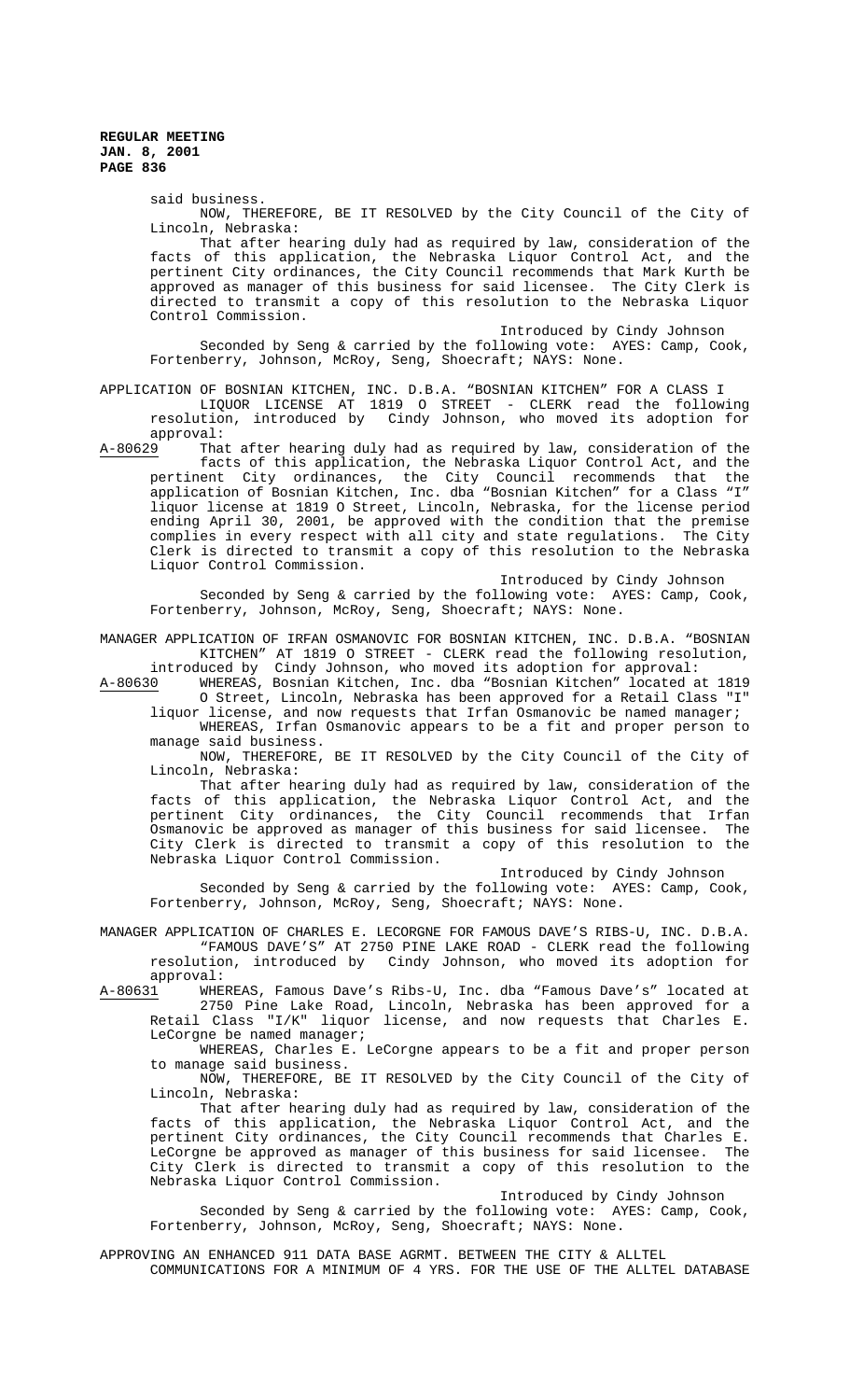FOR EMERGENCY COMMUNICATIONS - CLERK read the following resolution, introduced by Annette McRoy, who moved its adoption:<br>A-80632 WHEREAS, the City of Lincoln provides Enhanced 9

WHEREAS, the City of Lincoln provides Enhanced 911 Emergency Service; and

WHEREAS, the City is in need of a database in order to provide those 911 services; and

WHEREAS, Alltel has provided such a database in the past and is willing to continue to provide that needed database and periodic updates to the City's 911 Enhanced Service.

NOW, THEREFORE, BE IT RESOLVED by the City of Lincoln, Nebraska:

That the License Agreement between Alltel and the City of Lincoln, a copy of which is attached and made a part hereof, to provide a database and updates to that database for a period of four years is hereby approved. The initial compensation under this Agreement shall be for \$10,440 per month. The compensation may be adjusted annually by Alltel as per the Agreement.

The City Clerk is directed to return the two executed copies of this Agreement to Steve Huggenberger, Assistant City Attorney, for execution by Alltel.

Introduced by Annette McRoy

Seconded by Johnson & carried by the following vote: AYES: Camp, Cook, Fortenberry, Johnson, McRoy, Seng, Shoecraft; NAYS: None.

APPROVING THE APPOINTMENT OF MICHAEL AYARS, RHYMES MONCURE, JR. & JEANIE WATSON TO THE LINCOLN ELECTRIC SYSTEM ADMINISTRATIVE BOARD FOR A 3-YR. TERM

TO EXPIRE DEC. 31, 2003 - CLERK read the following resolution, introduced by Annette McRoy, who moved its adoption:

**\*\*VERBATIM TRANSCRIPT OF COUNCIL MEMBER JON CAMP'S COMMENTS\*\***

Jon Camp, Council Member: I've been a little bit troubled by this situation. A year ago we had three new appointments to the LES Board and at that time I voted against all three nominees and not necessarily because I didn't feel they were qualified, but because I'm concerned about the magnitude of the Lincoln Electric Service System, Lincoln Electric System, and now we're in a position where we've got three talented individuals who've been nominated for appointment to this Board which means out of a nine member board we will have six members who have one wears out of a nine member source as the remind my colleagues that LES is a one and a half billion dollar entity. This is truly a working board. it's one that serves without pay and so it is a commitment on those individuals part. Furthermore, next year when the last of the original or the nine who have been serving will be up. Two of those nine will not be eligible for reappointment because they will have reached the maximum nine years for three consecutive terms. The average over the last decade or two have been about six years for a member and so we're now dropping to an average of about 1 ½ years, and, it concerns me because Lincoln has been so fortunate in it's LES System to enjoy good economical energy rates. And, I think in this day and age, in fact this last month, where we're all experiencing tremendous increases in the natural gas rates that more than ever at some point that's going to start impacting LES because of the gas turbines that are coming on line to provide extra service. And, I think with that in mind, I'm just not sure how to proceed here. I've been asking the Mayor's Office since September who he was going to be suggesting and it's not that I'm necessarily saying all three of the existing members, all of them were eligible for reappointment, I'm not suggesting they all should have been reappointed. One of them happens to be the only engineer on the Board and this is the type of organization that it would be helpful to have somebody with that type of background. The, I think the Board it's also very important that they have active members from the standpoint of making quorums so that you have not just even five members there for an LES Board, but a very good working majority. LES itself had recommended that all three of the current Board members up for reappointment be reappointed. So, there's every indication that there ought to be some reappointments here for the benefit of our community and our rate payers. And so, I find myself in a dilemma because, again, I know two of the nominees fairly well and all three are qualified individuals, but I think it's putting this Council in a difficult posture not considering renomination. So, I still don't know how I'm going t vote on this although I guess I'm first up so you'll all know. If I do chose to vote against this resolution it will be on the same basis as I did last year and I know created concern on the part of the nominees, but it's because I care about LES. And so, I just have some real trepidation with this in doing what's in the best interest of both service and so forth. I know individuals within LES have said it takes a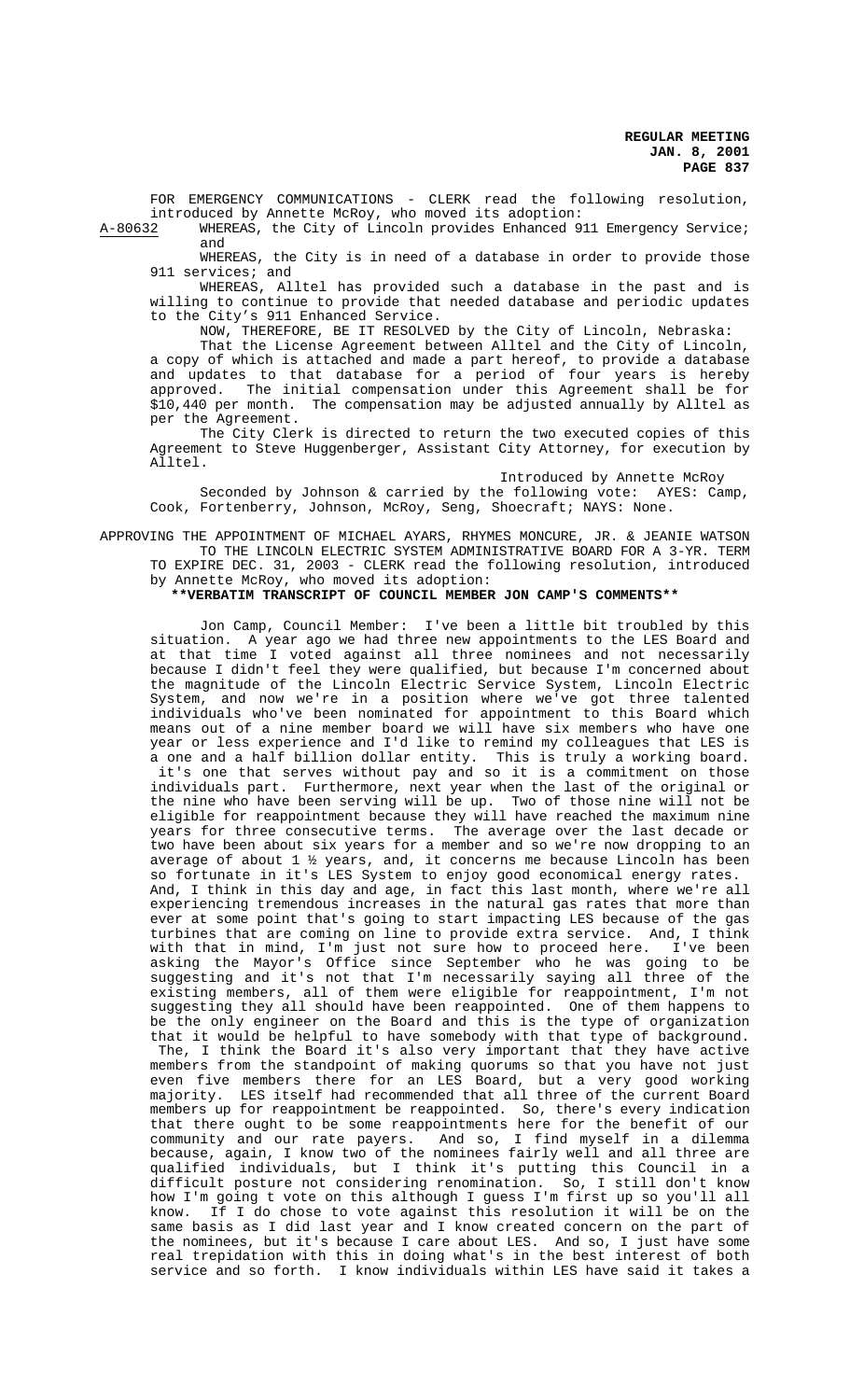Board Member at least one term which is three years just to understand how LES works. And, again we're going to have an average service tenure of between one and two years now. And, next year it will lower it even more, so I have some concerns.

## **\*\*END OF VERBATIM TRANSCRIPT\*\***

A-80633 BE IT RESOLVED by the City Council of the City of Lincoln, Nebraska: That the appointment of Michael Ayars, Rymes Moncure, Jr., and Jeanie Watson to the Lincoln Electric System Administrative Board for three-year terms expiring December 31, 2003 is hereby approved.

Introduced by Annette McRoy Seconded by Seng & carried by the following vote: AYES: Camp, Cook, Fortenberry, Johnson, McRoy, Seng, Shoecraft; NAYS: None.

SETTING HEARING DATE OF JAN. 22, 2001 AT 1:30 P.M. ON THE APP. OF BUGGY BATH EAST, LLC D.B.A. "BUGGY BATH CAR WASH - EAST " FOR A CLASS B/K LIQUOR LICENSE AT 8350 NORTHWOODS DR. - CLERK read the following resolution, introduced by Annette McRoy, who moved its adoption:

80634 BE IT RESOLVED by the City Council, of the City of Lincoln, that a hearing date is hereby fixed for Mon., Jan. 22, 2001, at 1:30 p.m or as soon thereafter as possible in the City Council Chambers, County-City Building, 555 S. 10th St., Lincoln, NE, for the purpose of considering the following App. of Buggy Bath East LLC dba "Buggy Bath Car Wash - East" for a Class B/K Liquor License at 8350 Northwoods Dr.

If the Police Dept. is unable to complete the investigation by said time, a new hearing date will be set.

Introduced by Annette McRoy Seconded by Johnson & carried by the following vote: AYES: Camp, Cook, Fortenberry, Johnson, McRoy, Seng, Shoecraft; NAYS: None.

# SETTING HEARING DATE OF JAN. 22, 2001 AT 1:30 P.M. FOR A MAN. APP. OF WILLIAM R. KOLLER FOR WHITEHEAD OIL COMPANY DBA "U-STOP CONVENIENCE SHOP" LOCATED AT 8231 EAST O STREET - CLERK read the following resolution, introduced by Annette McRoy, who moved its adoption:

A-80635 BE IT RESOLVED by the City Council, of the City of Lincoln, that a hearing date is hereby fixed for Mon., Jan. 22, 2001, at 1:30 p.m or as soon thereafter as possible in the City Council Chambers, County-City Building, 555 S. 10th St., Lincoln, NE, for the purpose of considering the following Man. App. of William R. Koller for Whitehead Oil Co. dba "U-Stop Convenience Shop" at 8231 East O St.

If the Police Dept. is unable to complete the investigation by said time, a new hearing date will be set.

#### Introduced by Annette McRoy

Seconded by Johnson & carried by the following vote: AYES: Camp, Cook, Fortenberry, Johnson, McRoy, Seng, Shoecraft; NAYS: None.

SETTING HEARING DATE OF JAN. 22, 2001 AT 1:30 P.M. FOR AN APP. OF COLUMBUS LINCOLN HOTEL PROPERTY LC DBA "HOLIDAY INN/CONFERENCE CENTER/GREEN MILL BAR-CABO BEACH CLUB" FOR A CATERING LICENSE LOCATED AT  $141$  N.  $9^{T1}$ STREET - CLERK read the following resolution, introduced by Annette McRoy, who moved its adoption:<br>A-80636 BE IT RESOLVED by

BE IT RESOLVED by the City Council, of the City of Lincoln, that a hearing date is hereby fixed for Mon., Jan. 22, 2001, at 1:30 p.m or as soon thereafter as possible in the City Council Chambers, County-City Building, 555 S. 10th St., Lincoln, NE, for the purpose of considering the following App. of Columbus Lincoln Hotel Prop. LC dba "Holiday

Inn/Conference Center/Green Mill Bar-Cabo Beach Club" for a catering license at 141 N. 9th St.

If the Police Dept. is unable to complete the investigation by said time, a new hearing date will be set. Introduced by Annette McRoy

Seconded by Johnson & carried by the following vote: AYES: Camp, Cook, Fortenberry, Johnson, McRoy, Seng, Shoecraft; NAYS: None.

SETTING HEARING DATE OF FEB. 5, 2001 AT 1:30 P.M. FOR THE MAN. APP. OF TREVOR J. BRANDENBURGH FOR B.V.R., INC. DBA "CLUB CHAOS" LOCATED AT 1600 O STREET. - CLERK read the following resolution, introduced by Annette McRoy, who moved its adoption:

A-80637 BE IT RESOLVED by the City Council, of the City of Lincoln, that a hearing date is hereby fixed for Mon., Feb. 5, 2001, at 1:30 p.m or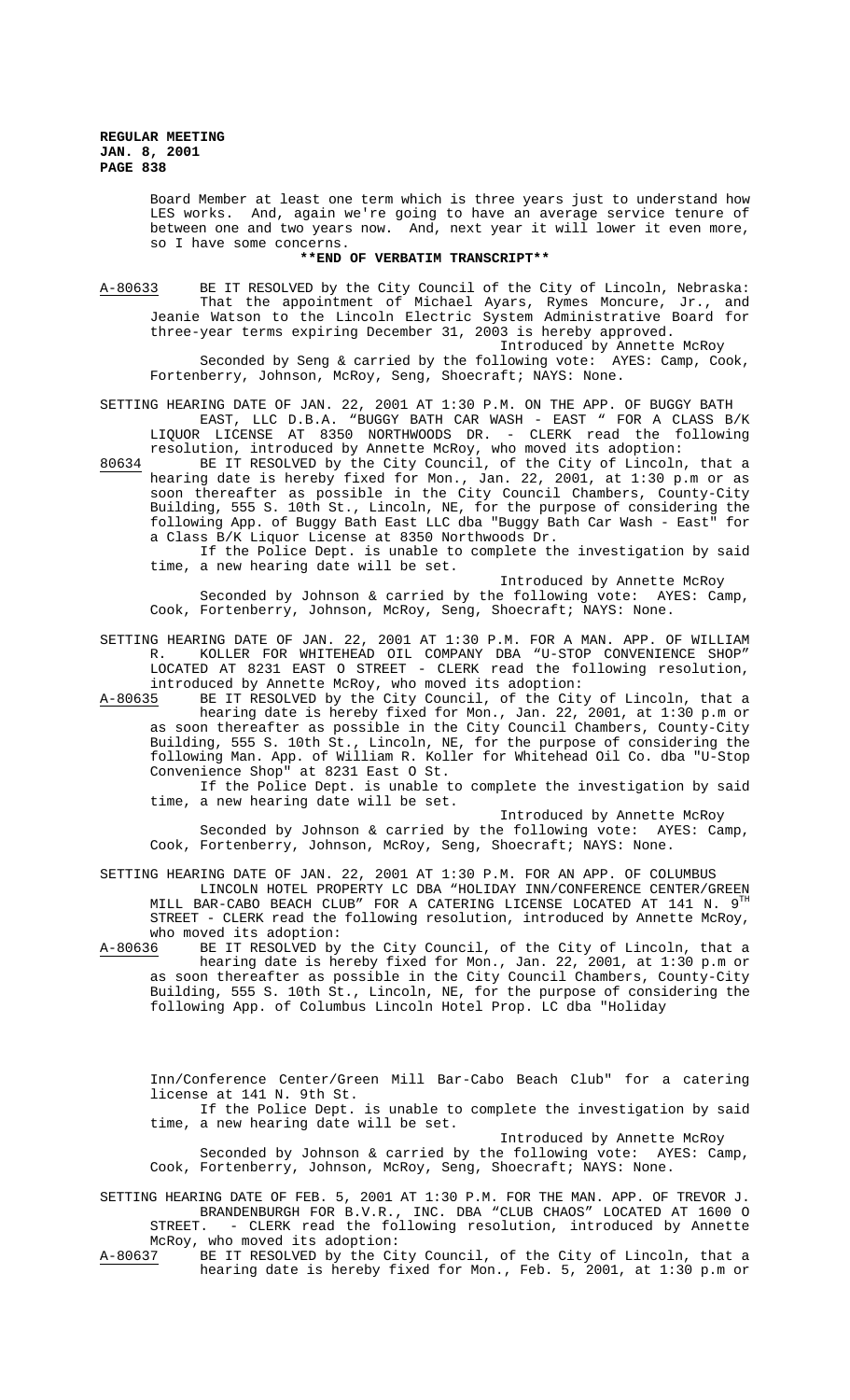as soon thereafter as possible in the City Council Chambers, County-City Building, 555 S. 10th St., Lincoln, NE, for the purpose of considering the following Man. App. of Trevor J. Brandenburgh for B.V.R., Inc. dba "Club Chaos" at 1600 O St.

If the Police Dept. is unable to complete the investigation by said time, a new hearing date will be set.

Introduced by Annette McRoy Seconded by Johnson & carried by the following vote: AYES: Camp, Cook, Fortenberry, Johnson, McRoy, Seng, Shoecraft; NAYS: None.

# **ORDINANCES - 1ST & 2ND READING**

- CHANGE OF ZONE 3295 APPLICATION OF VALENTINO'S FOR A CHANGE OF ZONE FROM R-6 RESIDENTIAL TO B-1 LOCAL BUSINESS ON PROPERTY GENERALLY LOCATED AT NORTH 35TH AND HOLDREGE STREETS - CLERK read an ordinance, introduced by Annette McRoy, amending the Lincoln Zoning District Maps attached to and made a part of Title 27 of the Lincoln Municipal Code, as provided by Section 27.05.020 of the Lincoln Municipal Code, by changing the boundaries of the districts established and shown thereon, the first time.
- AMENDING THE CORPORATE LIMITS OF THE CITY BY ANNEXING APPROXIMATELY 0.19 ACRES OF PROPERTY GENERALLY LOCATED EAST OF 84TH STREET BETWEEN PIONEERS BLVD. AND OLD CHENEY ROAD - CLERK read an ordinance, introduced by Annette McRoy, amending section 10 of Ordinance No. 8730, passed May 17, 1965, as last amended by Section 1 of Ordinance No. 17769, passed December 4, 2000, prescribing and defining the corporate limits of the City of Lincoln, Nebraska; and repealing Section 10 of Ordinance No. 8730 passed May 17, 1965, as last amended by Section 1 of Ordinance No. 17769, passed December 4, 2000, as hitherto existing, the first time.
- CHANGE OF ZONE 3294 APPLICATION OF D&D DEVELOPMENT, INC. FOR A CHANGE OF ZONE FROM R-3 RESIDENTIAL TO AG AGRICULTURAL, AND FROM AG AGRICULTURAL TO R-3 RESIDENTIAL ON PROPERTY GENERALLY LOCATED EAST OF 84TH STREET BETWEEN PIONEERS BLVD. AND OLD CHENEY ROAD - CLERK read an ordinance, introduced by Annette McRoy, amending the Lincoln Zoning District Maps attached to and made a part of Title 27 of the Lincoln Municipal Code, as provided by Section 27.05.020 of the Lincoln Municipal Code, by changing the boundaries of the districts established and shown thereon, the first time.
- AMENDING ORDINANCE 17705 RELATING TO THE PAY SCHEDULES OF EMPLOYEES WHOSE
	- CLASSIFICATIONS ARE ASSIGNED TO THE PAY RANGE PREFIXED BY THE LETTER "C" BY CREATING THE JOB CLASSIFICATIONS OF "TRANSFER EMERGENCY MEDICAL TECHNICIAN" AND "TRANSFER PARAMEDIC" - CLERK read an ordinance, introduced by Annette McRoy, amending Section 3 of Ordinance No. 17705 relating to the pay schedules of employees whose classifications are assigned to the pay range which is prefixed by the letter "C" by creating the job classifications of "Transfer Emergency Medical Technician" and "Transfer Paramedic", the first time.
- AMENDING SECTION 2.76.155 AND 2.76.395 OF THE LINCOLN MUNICIPAL CODE TO ALLOW SPECIFIED PART-TIME EMPLOYEES TO RECEIVE LONGEVITY PAY, REVISING THE VACATION EARNINGS SCHEDULE OF EMPLOYEES WHOSE CLASSIFICATIONS ARE ASSIGNED TO THE PAY RANGE PREFIXED BY THE LETTER "M", AND CLARIFYING PROVISIONS REGARDING WAIVING VACATION AND VACATION PAYOUT - CLERK read an ordinance, introduced by Annette McRoy, amending Chapter 2.76 of the Lincoln Municipal Code relating to the City's personnel system by amending Section 2.76.155 to allow specified part-time employees to receive longevity pay; amending Section 2.76.395 to establish a procedure for the payout of a vacation bank, to clarify language regarding waived vacation, to revise the vacation earnings schedule for employees with a pay range prefixed by "M" and to allow those employees to use vacation during the first six months of employment; and repealing Sections 2.76.155 and 2.76.395 of the Lincoln Municipal Code as hitherto existing, the first time.

# AMENDING ORDINANCE 17707 RELATING TO THE PAY SCHEDULES OF EMPLOYEES WHOSE

CLASSIFICATIONS ARE ASSIGNED TO THE PAY RANGE WHICH IS PREFIXED BY THE LETTER "N" BY CREATING THE JOB CLASSIFICATION OF "INTERNET SUPPORT SPECIALIST" AND DELETING THE JOB CLASSIFICATIONS OF "TRAFFIC SIGNAL SERVICE WORKER," "SIGN PAINTER I," "SIGN PAINTER II," AND "PARKING METER REPAIR WORKER" - CLERK read an ordinance, introduced by Annette McRoy, amending Section 1 of Ordinance No. 17707 relating to the pay schedules of employees whose classifications are assigned to the pay range which is prefixed by the letter "N" by creating the job classification of "Internet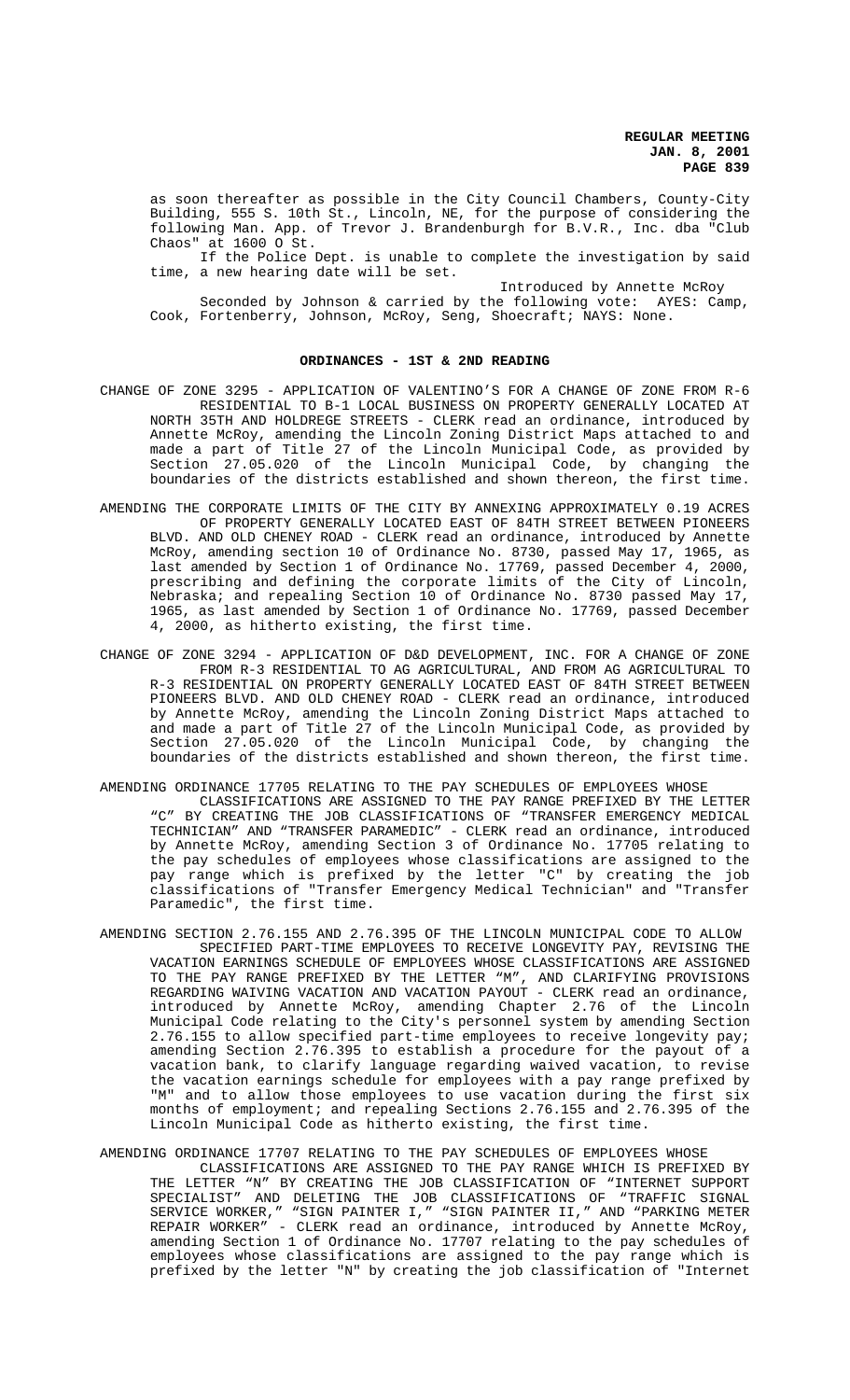> Support Specialist" and deleting the job classifications of "Traffic Signal Service Worker," "Sign Painter I", "Sign Painter II", and "Parking Meter Repair Worker", the first time.

- AMENDING ORDINANCE 17705 RELATING TO THE PAY SCHEDULES OF EMPLOYEES WHOSE
	- CLASSIFICATIONS ARE ASSIGNED TO THE PAY RANGE WHICH IS PREFIXED BY THE LETTER "A" BY DELETING THE JOB CLASSIFICATIONS OF "TRAFFIC MAINTENANCE SUPERVISOR," "TRAFFIC ENGINEER I," AND "TRAFFIC ENGINEER II"; AND RELATING TO THE PAY SCHEDULES OF EMPLOYEES WHOSE CLASSIFICATIONS ARE ASSIGNED TO THE PAY RANGE WHICH IS PREFIXED BY THE LETTER "C" BY DELETING THE JOB CLASSIFICATIONS OF "TRAFFIC SIGNAL TECHNICIAN I" AND "TRAFFIC SIGNAL TECHNICIAN II" - CLERK read an ordinance, introduced by Annette McRoy, amending Section 1 of Ordinance No. 17705 relating to the pay schedules of employees whose classifications are assigned to the pay range which is prefixed by the letter "A" by deleting the job classifications of "Traffic Maintenance Supervisor", "Traffic Engineer I" and "Traffic Engineer II"' and amending Section 3 of Ordinance No. 17705 relating to the pay schedules of employees whose classifications are assigned to the pay range which is prefixed by the letter "C" by deleting the job classifications of "Traffic Signal Technician I" and "Traffic Signal Technician II", the first time.
- AUTHORIZING THE EXECUTION AND DELIVERY OF THE LEASE-PURCHASE AND TRUST AGREEMENT WITH UNION BANK & TRUST CO., LINCOLN, NEBRASKA, IN AN AMOUNT NOT TO EXCEED \$1,450,000 FOR THE ACQUISITION BY THE CITY OF AMBULANCES AND RELATED LIFE AND SAFETY EQUIPMENT FOR THE CITY'S FIRE DEPARTMENT AND A CLIENT INFORMATION SYSTEM FOR THE DEPARTMENT OF HEALTH - CLERK read an ordinance, introduced by Annette McRoy, authorizing the execution and delivery of the Lease-Purchase and Trust Agreement with Union Bank & Trust Co., Lincoln, Nebraska, in an amount not to exceed \$1,450,000 for the acquisition by the City of ambulances and related life and safety equipment for the City's Fire Department and a client information system for the Department of Health, the first time.
- DISESTABLISHING THE DOWNTOWN CORE MANAGEMENT & ENHANCEMENT DIST. WITHIN AN AREA IN DOWNTOWN LINCOLN BETWEEN 10TH ST. & CENTENNIAL MALL, & BETWEEN Q & M STS. - CLERK read an ordinance, introduced by Cindy Johnson, to disestablish the Downtown Core Management & Enhancement Dist. under the authority of the Business Improvement Dist. Act (Neb. Rev. Stat. § 19-4015 et. seq. Reissue 1997) previously established within an area in downtown Lincoln between 10th St. & Centennial Mall, & between Q & M Sts., the second time.
- DISESTABLISHING THE DOWNTOWN PERIMETER MANAGEMENT & ENHANCEMENT DIST. WITHIN AN AREA IN DOWNTOWN LINCOLN BETWEEN 7TH ST. & 17TH ST. , & R & H STS. - CLERK read an ordinance, introduced by Cindy Johnson to disestablish the Downtown Perimeter Management & Enhancement Dist. under the authority of the Business Improvement Dist. Act (Neb. Rev. Stat. § 19-4015 et. seq. Reissue 1997) previously established within an area in downtown between 7th St. & 17th St., & between R & H Sts., the second time.